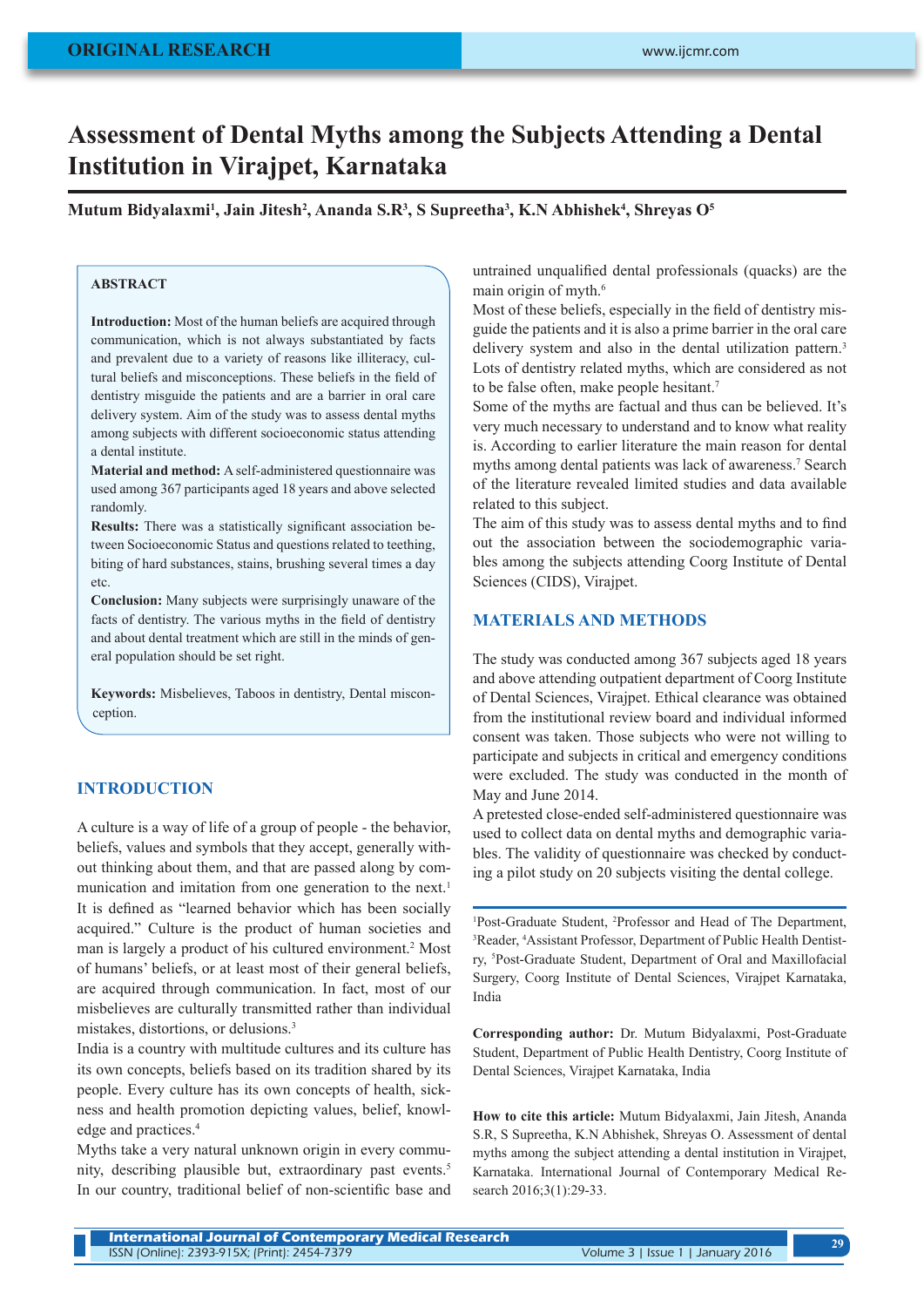The questionnaire was designed in English and then it was translated into Kannada and Malayalam. Kannada/ Malayalam/ English questionnaire was given according to the preferences of the participants. Questionnaire was distributed randomly to the participants and sufficient time was given to answer the questionnaire which was collected back on the same day.

## **2.1 Sample size is calculated using the relation n=N/1+Ne2, Where level of precision is**

95%, i.e., e= 0.05

Total number of new subjects attending CIDS per day = 70 to 80 (75  $\pm$  5)= 4500; Substituting the values in the above mentioned formula, the sample size obtained for the Study was,  $n = 4500/1 + (4500 \times [0.05 \times 0.05]) = 367$ 

## **STATISTICAL ANALYSIS**

The survey data so obtained from the selected sample was compiled, systematized, tabulated and master sheet was prepared (MS-Office, Excel). The data was analyzed using SPSS version 17. The level of significance was set at 5%. Statistical tools used – Descriptive Statistics, Chi-square test.

| Age                                                      | No. of subjects | Male $(\% )$ | Female $(\% )$ |  |  |  |
|----------------------------------------------------------|-----------------|--------------|----------------|--|--|--|
| 18-35 yrs.                                               | 236 (64.3%)     |              | 109(46.2)      |  |  |  |
| 36-55 yrs.                                               | 115 (31.3%)     | 60(52.2)     | 55 (47.8)      |  |  |  |
| $>55$ yrs.                                               | $16(4.4\%)$     | 9(56.3)      | 7(43.7)        |  |  |  |
| Total                                                    | 367             | 196          | 171            |  |  |  |
| Table-1: Distribution of Study subjects based on Age and |                 |              |                |  |  |  |
| Gender                                                   |                 |              |                |  |  |  |

#### **RESULTS**

Table no.1 shows that study population consisted of 46.6%  $(n=171)$  females and 53.4%  $(n=196)$  males and majority of the subjects were in the age group of 15-35 years (64.3%). Among the study population, 138 (37.6%) had college education level and 99 (27%) were skilled workers. Table no. 3 shows that 230 (62.8%) were married. According to socio economic status 4 subjects (1.08%) belong to lower class, 263 (71.66%) subjects to upper lower socioeconomic class, 92 (25.06%) to lower middle class and 6 (1.63%) subjects to upper middle class.

Table no. 2, 3 and 4 shows that there was a statistically significant association between socioeconomic status and the following questions: Q1- teething will lead to dysentery (p<0.026); Q7- biting of hard substances will make the teeth strong  $(p<0.022)$ ; Q8- stains are due to biting of brinial or banana stem $(P< 0.048)$ ; O17- brushing several times a day and using too much force help to prevent tooth decay (p<0.049); Q18- there is no need to see a dentist if you don't feel or see apparent dental problem (p<0.024); Q21- a pregnant lady is not supposed to take dental treatment until after delivery  $(p<0.018)$ ; Q22- the sure way of treating toothache is extraction  $(p<0.049)$ ; Q28-X-ray is not required for dental treatment ( $p<0.008$ ).

However there was no statistically significant association between Socioeconomic Status and the following questions: Q2- dental infection will spread among siblings ( $p<0.085$ ); Q3- Dental infection results from god's Curse(p<0.577); Q4 cleaning with salts or fine soil will make tooth white and shiny( $p<0.072$ ); Q5- of "neemstick" or" datoon" instead of

| Questions/                                                                                           |          | Lower class   | <b>Upper low-</b> | <b>Lower middle</b> | <b>Upper mid-</b> | Total $(\% )$ | chi-square | p-value  |
|------------------------------------------------------------------------------------------------------|----------|---------------|-------------------|---------------------|-------------------|---------------|------------|----------|
| <b>Response</b>                                                                                      |          | $\frac{6}{2}$ | er (%)            | $\frac{6}{2}$       | dle $(\% )$       |               | test       |          |
| Q1.                                                                                                  | Agree    | 4(2.7)        | 108(73)           | 31(20.9)            | 5(3.4)            | 148 (100)     | 9.294      | $0.026*$ |
|                                                                                                      | Disagree | 0(0)          | 155(70.8)         | 61(27.9)            | 3(1.4)            | 219 (100)     |            |          |
| Q2.                                                                                                  | Agree    | 1(1.0)        | 79 (81.4)         | 15(15.5)            | 2(2.1)            | 97 (100)      | 6.624      | 0.085    |
|                                                                                                      | Disagree | 3(1.1)        | 184(68.1)         | 77(28.5)            | 6(2.2)            | 270 (100)     |            |          |
| Q3.                                                                                                  | Agree    | 0(0.0)        | 32(71.1)          | 13(28.9)            | 0(0.00)           | 45 (100)      | 1.978      | 0.577    |
|                                                                                                      | Disagree | 4(1.2)        | 231 (71.7)        | 79 (24.5)           | 8(2.5)            | 322 (100)     |            |          |
| Q4.                                                                                                  | Agree    | 3(1.4)        | 151(72.6)         | 53 $(25.5)$         | 1(0.5)            | 208 (100)     | 6.996      | 0.072    |
|                                                                                                      | Disagree | 1(0.6)        | 112(70.4)         | 39(24.5)            | 7(4.4)            | 159(100)      |            |          |
| Q5.                                                                                                  | Agree    | 4(2.1)        | 144(74.6)         | 42 (21.8)           | 3(1.6)            | 193 (100)     | 6.606      | 0.086    |
|                                                                                                      | Disagree | 0(0.0)        | 119(68.4)         | 50 (28.7)           | 5(2.9)            | 174 (100)     |            |          |
| Q6.                                                                                                  | Agree    | 0(0.0)        | 52(73.2)          | 18 (25.4)           | 1(1.4)            | 71 (100)      | 1.233      | 0.745    |
|                                                                                                      | Disagree | 4(1.4)        | 211(71.3)         | 74(25.0)            | 7(2.4)            | 296 (100)     |            |          |
| Q7.                                                                                                  | Agree    | 3(2.9)        | 81 (78.6)         | 18(17.5)            | 1(1.0)            | 103(100)      | 9.590      | $0.022*$ |
|                                                                                                      | Disagree | 1(0.4)        | 182 (68.9)        | 74(28.0)            | 7(2.7)            | 264 (100)     |            |          |
| Q8                                                                                                   | Agree    | 0(0.0)        | 106(74.1)         | 37(25.9)            | 0(0.0)            | 143 (100)     | 7.920      | 0.048    |
|                                                                                                      | Disagree | 4(1.8)        | 157(70.1)         | 55 $(24.6)$         | 8(3.6)            | 224 (100)     |            |          |
| Q <sub>9</sub>                                                                                       | Agree    | 0(0.0)        | 83 (72.2)         | 30(26.1)            | 2(1.7)            | 115(100)      | 2.050      | 0.562    |
|                                                                                                      | Disagree | 4(1.6)        | 180 (71.4)        | 62(24.6)            | 6(2.4)            | 252 (100)     |            |          |
| Q10                                                                                                  | Agree    | 3(2.4)        | 89(70.6)          | 29(23.0)            | 5(4.0)            | 126 (100)     | 6.100      | 0.107    |
|                                                                                                      | Disagree | 1(0.4)        | 174(72.2)         | 63(26.1)            | 3(1.2)            | 241 (100)     |            |          |
| * P < 0.05; ** P < 0.01                                                                              |          |               |                   |                     |                   |               |            |          |
| Table-2: Association between the Socioeconomic Status and the various questions of the questionnaire |          |               |                   |                     |                   |               |            |          |

| 30 | / International Journal of Contemporary Medical Research |                                              |  |  |  |  |  |
|----|----------------------------------------------------------|----------------------------------------------|--|--|--|--|--|
|    | Volume 3   Issue 1   January 2016                        | ISSN (Online): 2393-915X; (Print): 2454-7379 |  |  |  |  |  |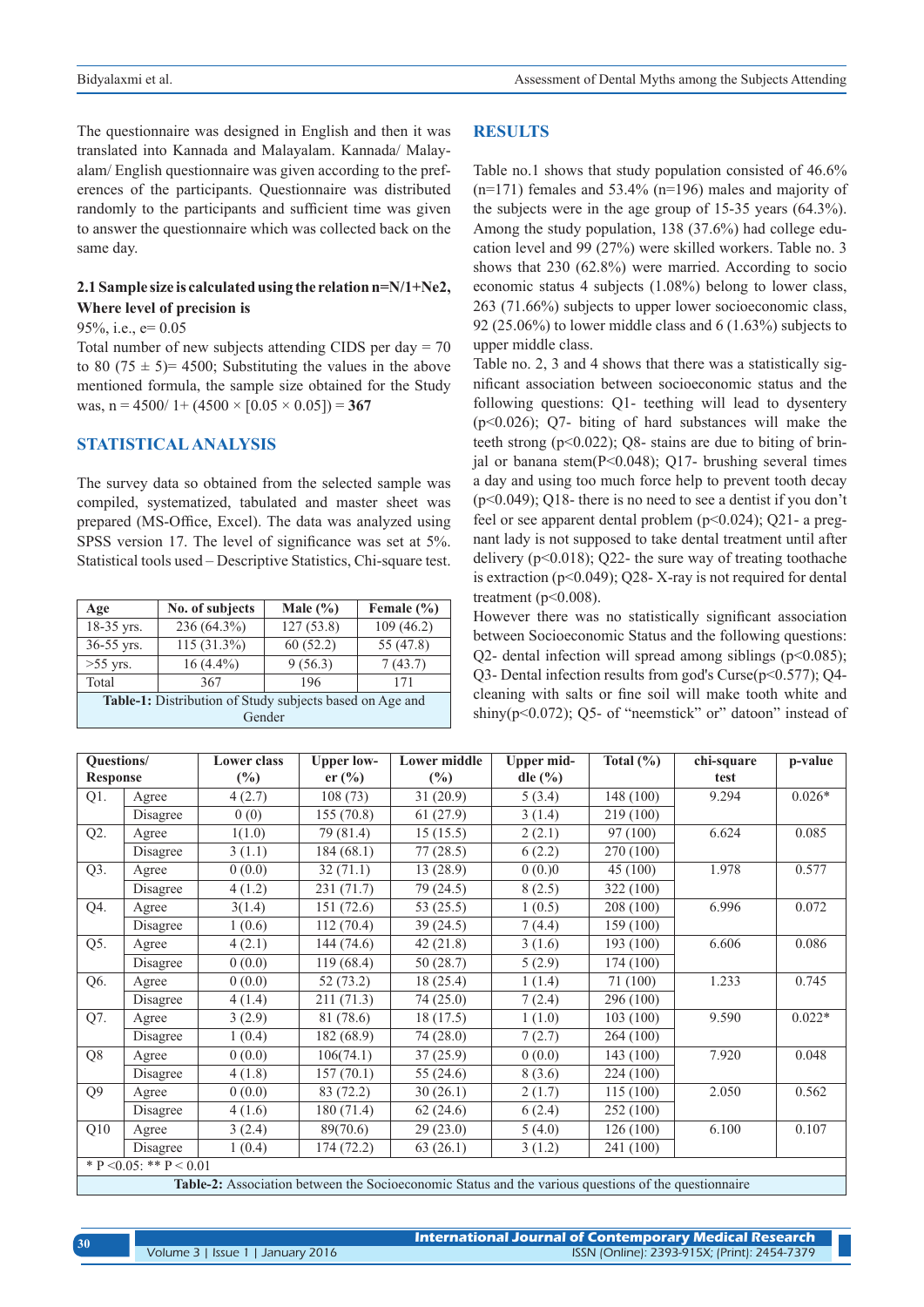| Questions/                                                                                            |                              | <b>Lower class</b> | <b>Upper lower</b> | <b>Lower middle</b> | <b>Upper middle</b> | Total $(\% )$ | chi-square test | p-value  |
|-------------------------------------------------------------------------------------------------------|------------------------------|--------------------|--------------------|---------------------|---------------------|---------------|-----------------|----------|
| <b>Response</b>                                                                                       |                              | $\frac{6}{2}$      | $\frac{6}{2}$      | $\frac{6}{2}$       | $\frac{6}{2}$       |               |                 |          |
| Q11                                                                                                   | Agree                        | 3(3.2)             | 70(73.7)           | 19(20.0)            | 3(3.2)              | 95 (100)      | 6.978           | 0.073    |
|                                                                                                       | Disagree                     | 1(0.4)             | 193(71.0)          | 73 (26.8)           | 5(1.8)              | 272 (100)     |                 |          |
| Q12                                                                                                   | Agree                        | 1(0.9)             | 83 (71.6)          | 26(22)              | 6(5.2)              | 116(100)      | 7.526           | 0.057    |
|                                                                                                       | Disagree                     | 3(1.2)             | 180 (71.7)         | 66 (16.3)           | 2(0.8)              | 251 (100)     |                 |          |
| Q13                                                                                                   | Agree                        | 0(0.0)             | 87(70.2)           | 32(25.8)            | 5(4.0)              | 124(100)      | 5.089           | 0.165    |
|                                                                                                       | Disagree                     | 4(1.6)             | 176 72.4)          | 60(24.7)            | 3(1.2)              | 243 (100)     |                 |          |
| Q14                                                                                                   | Agree                        | 1(0.9)             | 84 (73.0)          | 29(25.2)            | 1(0.9)              | 115(100)      | 1.440           | 0.696    |
|                                                                                                       | Disagree                     | 3(1.2)             | 179(71.0)          | 63(25.0)            | 7(2.8)              | 252 (100)     |                 |          |
| Q15                                                                                                   | Agree                        | 3(2.9)             | 73 (70.2)          | 27(26.0)            | 1(1.0)              | 104(100)      | 5.367           | 0.147    |
|                                                                                                       | Disagree                     | 1(0.4)             | 190(72.2)          | 65(24.7)            | 7(2.7)              | 263 (100)     |                 |          |
| Q16                                                                                                   | Agree                        | 0(0.0)             | 70(71.4)           | 23(23.5)            | 5(5.1)              | 98 (100)      | 6.832           | 0.077    |
|                                                                                                       | Disagree                     | 4(1.5)             | 193(71.7)          | 69(25.7)            | 3(1.1)              | 269 (100)     |                 |          |
| Q17                                                                                                   | Agree                        | 0(0.0)             | 152(71.4)          | 58 (27.2)           | 3(1.4)              | 213 (100)     | 7.871           | $0.049*$ |
|                                                                                                       | Disagree                     | 4(2.6)             | 111(72.1)          | 34 (22.1)           | 5(3.2)              | 154 (100)     |                 |          |
| Q18                                                                                                   | Agree                        | 0(0.0)             | 139(73.5)          | 49 (25.9)           | 1(0.5)              | 189 (100)     | 9.426           | $0.024*$ |
|                                                                                                       | Disagree                     | 4(2.2)             | 124(69.7)          | 43 (24.2)           | 7(3.9)              | 178 (100)     |                 |          |
| Q19                                                                                                   | Agree                        | 3(2.7)             | 78 (69.6)          | 30(26.8)            | 1(0.9)              | 112(100)      | 5.239           | 0.155    |
|                                                                                                       | Disagree                     | 1(0.4)             | 185 (72.5)         | 62(24.3)            | 7(2.7)              | 255 (100)     |                 |          |
| Q20                                                                                                   | Agree                        | 4(1.8)             | 155(68.6)          | 62(27.4)            | 5(2.2)              | 226 (100)     | 4.589           | 0.204    |
|                                                                                                       | Disagree                     | 0(0.0)             | 108 (76.6)         | 30(21.3)            | 3(2.1)              | 141 (100)     |                 |          |
|                                                                                                       | * $P < 0.05$ ; ** $P < 0.01$ |                    |                    |                     |                     |               |                 |          |
| Table-3: Association between the Socioeconomic Status and the various questions of the questionnaire. |                              |                    |                    |                     |                     |               |                 |          |

| Questions/                                                                                            |                 | <b>Lower</b> class | <b>Upper lower</b> | <b>Lower middle</b> | <b>Upper middle</b> | Total $(\% )$ | chi-square test | p-value   |
|-------------------------------------------------------------------------------------------------------|-----------------|--------------------|--------------------|---------------------|---------------------|---------------|-----------------|-----------|
| <b>Response</b>                                                                                       |                 | $(\%)$             | $(\%)$             | $(\%)$              | $(\%)$              |               |                 |           |
| Q21.                                                                                                  | Agree           | 0(0.0)             | 136(67.7)          | 60(29.9)            | 5(2.5)              | 201(100)      | 10.084          | 0.018     |
|                                                                                                       | Disagree        | 4(2.4)             | 127(76.5)          | 32(19.3)            | 3(1.8)              | 166(100)      |                 |           |
| Q22.                                                                                                  | Agree           | 3(2.8)             | 69(63.9)           | 34(31.5)            | 2(1.9)              | 108(100)      | 7.877           | 0.049     |
|                                                                                                       | Disagree        | 1(0.4)             | 194 (74.9)         | 58 (22.4)           | 6(2.3)              | 259(100)      |                 |           |
| Q23.                                                                                                  | Agree           | 0(0.0)             | 101(73.2)          | 36(26.1)            | 1(0.7)              | 138 (100)     | 4.722           | 0.193     |
|                                                                                                       | <b>Disagree</b> | 4(1.7)             | 162(70.7)          | 56(24.5)            | 7(3.1)              | 229 (100)     |                 |           |
| Q24.                                                                                                  | Agree           | 1(0.6)             | 118(72.8)          | 41(25.3)            | 2(1.2)              | 162(100)      | 1.846           | 0.605     |
|                                                                                                       | Disagree        | 3(1.5)             | 145(70.7)          | 51(24.9)            | 6(2.9)              | 205(100)      |                 |           |
| Q25.                                                                                                  | Agree           | 3(1.3)             | 162(67.8)          | 66 (27.6)           | 8(3.3)              | 239 (100)     | 7.669           | 0.053     |
|                                                                                                       | Disagree        | 1(0.8)             | 101(78.9)          | 26(20.3)            | 0(0.0)              | 128(100)      |                 |           |
| Q26.                                                                                                  | Agree           | 0(0.0)             | 104(70.7)          | 38 (25.9)           | 5(3.4)              | 147(100)      | 4.440           | 0.218     |
|                                                                                                       | Disagree        | 4(1.8)             | 159(72.3)          | 54(24.5)            | 3(1.4)              | 220 (100)     |                 |           |
| Q27.                                                                                                  | Agree           | 1(1.1)             | 72 (80.9)          | 16(18.0)            | 0(0.0)              | 89 (100)      | 6.318           | 0.097     |
|                                                                                                       | Disagree        | 3(1.1)             | 191(68.7)          | 76(27.3)            | 8(2.9)              | 278 (100)     |                 |           |
| Q28                                                                                                   | Agree           | 3(3.1)             | 63(64.3)           | 32(32.7)            | 0(0.0)              | 98 (100)      | 11.765          | $0.008**$ |
|                                                                                                       | Disagree        | 1(0.4)             | 200(74.3)          | 60(22.3)            | 8(3.0)              | 269(100)      |                 |           |
| Q29                                                                                                   | Agree           | 3(2.2)             | 92(66.7)           | 38(27.5)            | 5(3.6)              | 138 (100)     | 5.806           | 0.121     |
|                                                                                                       | Disagree        | 1(0.4)             | 171(74.7)          | 54(23.6)            | 3(1.3)              | 229(100)      |                 |           |
| Q30                                                                                                   | Agree           | 0(0.0)             | 80(74.1)           | 28(25.9)            | 0(0.0)              | 108(100)      | 5.173           | 0.160     |
|                                                                                                       | Disagree        | 4(1.5)             | 183(70.7)          | 64 (24.7)           | 8(3.1)              | 259 (100)     |                 |           |
| Q31                                                                                                   | Agree           | 0(0.0)             | 110(71.0)          | 44 (28.4)           | 1(0.6)              | 155(100)      | 7.021           | 0.071     |
|                                                                                                       | Disagree        | 4(1.9)             | 153 (72.2)         | 48 (22.6)           | 7(3.3)              | 212 (100)     |                 |           |
| * P < 0.05: ** P < 0.01                                                                               |                 |                    |                    |                     |                     |               |                 |           |
| Table-4: Association between the Socioeconomic Status and the various questions of the questionnaire. |                 |                    |                    |                     |                     |               |                 |           |

toothbrush will be more effective for oral hygiene(P<0.086); Q6- use of brick powder makes the teeth strong( $P<0.745$ ); Q9- scaling will weaken the tooth structure (P<0.562); Q10- placing of tobacco over painful tooth will reduce pain (p<0.107); Q11- consumption of alcohol will reduce tooth pain(p<0.073); Q12- extraction of teeth will affect eye vision (p<0.057); Q13- extraction of upper teeth will affect brain (p<0.165); Q14- eruption of third molar will increase wisdom(p<0.696); Q15- exfoliated tooth should be buried(p<0.147); Q16- tooth will erupt at old age (p<0.077);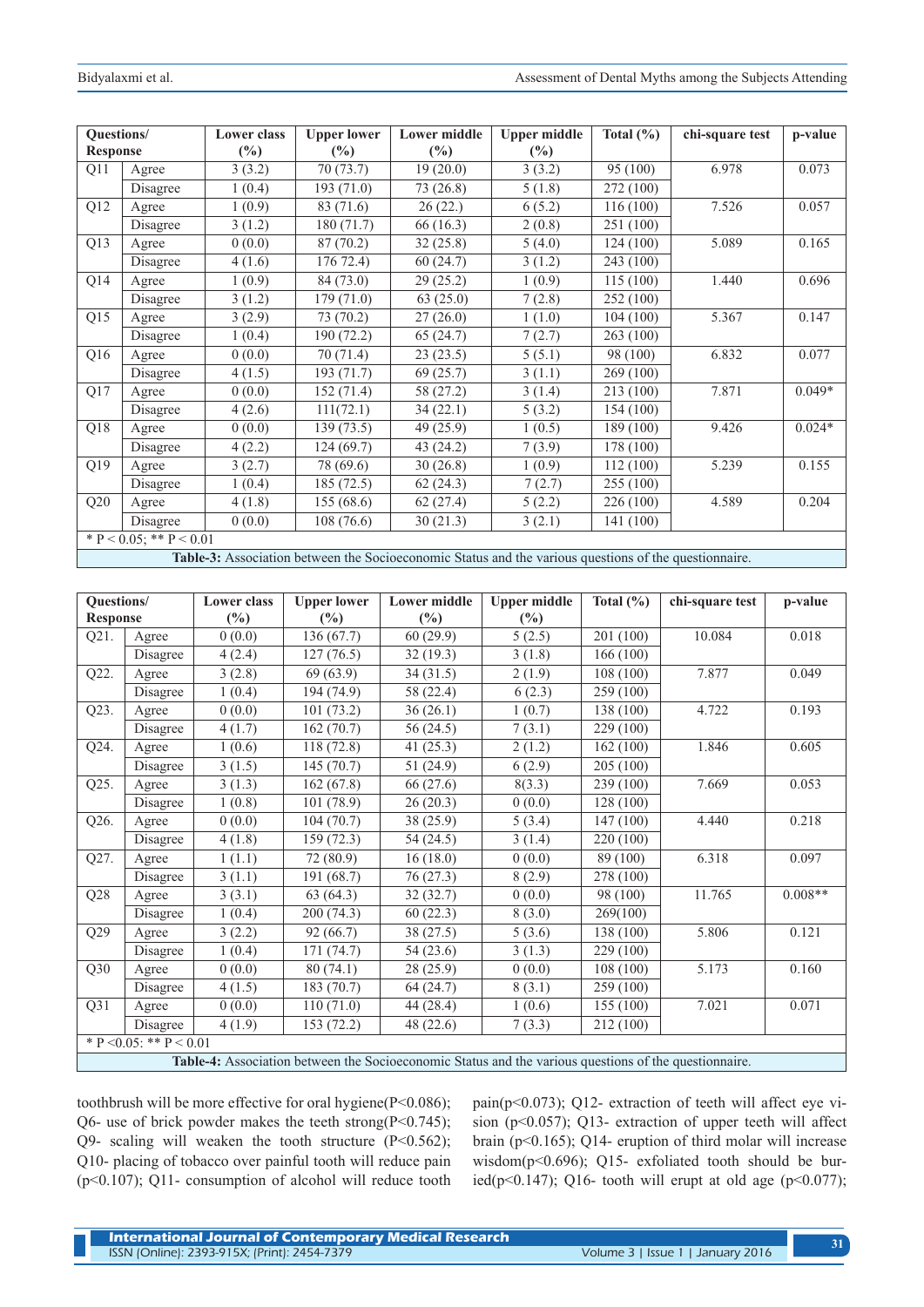Q19- we should not eat anything when we are going for tooth extraction (p<0.155); Q20- we should not extract or do RCT when we have a swelling especially abscess ( $p<0.204$ ); Q23putting powder of pain killer like asprin, panadol and cafenol in the hole of decay tooth help to stop pain ( $p<0.193$ ); Q24good teeth are inherited (p<0.605); Q25- there is no need to worry about milk teeth as they will eventually fall out with time (p<0.053); Q26- teeth eruption in child causes diarrhoea  $(p<0.218)$ ; Q27- a child born with teeth (neonatal) or whose upper front teeth erupt before the lower tooth is a sign of bad luck in the family (p<0.097); Q29- we should not brush our teeth if there is bleeding during brushing  $(p<0.121)$ ; Q30cavity is due to leaching of calcium by baby during pregnancy  $(p<0.160)$ ; $Q31$ - there are more than two sets of teeth in some human being  $(p< 0.071)$  as shown in Table no.4.

#### **DISCUSSION**

Oral hygiene awareness and practices may differ from country to country and among communities depending on traditional beliefs and socioeconomic development.<sup>6</sup> The purpose of the present study was to assess the dental myths among subjects according to socio economic status. In the present study majority of subjects belonged to social class of upper lower (71.66%) and lower middle (25.06%).

About the myths 65% of study subjects are having an opinion of not to worry about milk teeth, which is slightly more than compared to the study done by Vignesh R and Priyadarshni I, where 64.8% respondents believed that decay in milk teeth need not be treated as they are going to fall away.<sup>5</sup> In the present study 58% participants thought that brushing several times a day and using too much of force helped in preventing tooth decay.This was in agreement with the study done byVignesh R and Priyadarshni I, where 70% respondents believed that the more they brushed using hard bristled brush whiter the teeth became.<sup>5</sup>

56.7% of subjects had a conception that dental infections spread among siblings. These results are in contrast to a study done by N Saravanan and R Thiruneevannan, where only 13% thought so, and 56.7% of subjects had a conception that cleaning with salts or fine soil for white and shiny teeth.8 This was in agreement with the study done by Vignesh R et al, where 56.8 % thought so.<sup>5</sup> But this was in contrast to the study results done by N Saravanan et al, where only 15% thought so.<sup>8</sup>

54.8% are having a misconception that pregnant lady is not suppose to take dental treatment until after delivery which will cause her to suffer more during pregnancy.52.6% of the study subjects thought using of neemstick instead of toothbrush was more effective for oral hygiene. The result was in contrast to the study done byN Saravanan and R Thiruneevannan where only 18% believed so.<sup>8</sup>

51.5% of the subjects have a concept that, there is no need to see a dentist if there is no apparent dental problem. These results were in agreement with the study done by Vignesh R and Priyadarshni I, where 68.4% believed that it is not required to visit a dentist unless pain occurred in teeth.<sup>5</sup> 31-50 % of the subjects have the misconception like stains due to biting of brinjal or banana stem, scaling would weaken the tooth structure, brushing their teeth if there was bleeding during brushing, placing of tobacco to reduces tooth pain, extraction and effect on eye vision, extraction of upper teeth affected the brain, not eat anything when they are going for tooth extraction and 31.3% for third molar eruption and increasing wisdom.

10-30 % of the subjects have the misconception like dental infections due to God curse,using of brick powder to makes the teeth strong, biting of hard substances for strong teeth, consumption of alcohol reduced tooth pain, tooth erupted at old age, child born with teeth of bad luck in the family, leaching of calcium from the mother by the baby during pregnancy leading to cavity and exfoliated tooth should be buried.

#### **CONCLUSION**

In this 21<sup>st</sup> century with lot of advancements in dental field still several patients are unaware of the facts of dentistry. In the present study the myths about dentistry varied up to 65% in some questions. More than 50% of subjects having myths in many questions,the various myths in the field of dentistry and regarding dental treatment which is still in minds of general population should be set right. So, it's our duty to help the people learn and know the reality and take necessary steps to rectify them.

## **REFERENCES**

- 1. http://www.tamu.edu/faculty/choudhury/culture.html
- 2. K.Park. Preventive and Social Medicine. 19th ed. Jabalpur, India: 2007.
- 3. Sperber D. Culturally transmitted misbeliefs. In Behavioral and Brain Sciences 2009;32:534-535.
- 4. S Vivek, Jain J, Simon SP, Battur H, Tikare S, Mahuli A. Understanding oral health beliefs and behavior among tribals in Kerala,India. J. Int Oral Health. 2012; 4:24-27.
- 5. Vignesh R and Priyadarshni I. Assessment of the prevalence of myths regarding oral health among general population in Maduravoyal, Chennai. J.OfEdu and Ethics in Dent. 2012; 2:85-91.
- 6. Singh SV, TripathiA, Akbar Z, Chandra S, Tripathi A. Prevalence of dental myths, oral hygiene methods and tobacco habits in an ageing North Indian rural population. The GerodontologySoc and John Wiley & Sons A/S, Gerodontology 2012;29:53–56.
- 7. Khan SA, Dawani N, Bilal S. Perceptions and myths regarding oral health care amongst strata of low socio economic community in Karachi, Pakistan. J. of Pak. Medical Association. 2012;62:1198-1203.
- 8. Saravanan N and Thiruneevannan R. Assessment of dental myths among dental patients in Salem city. J of